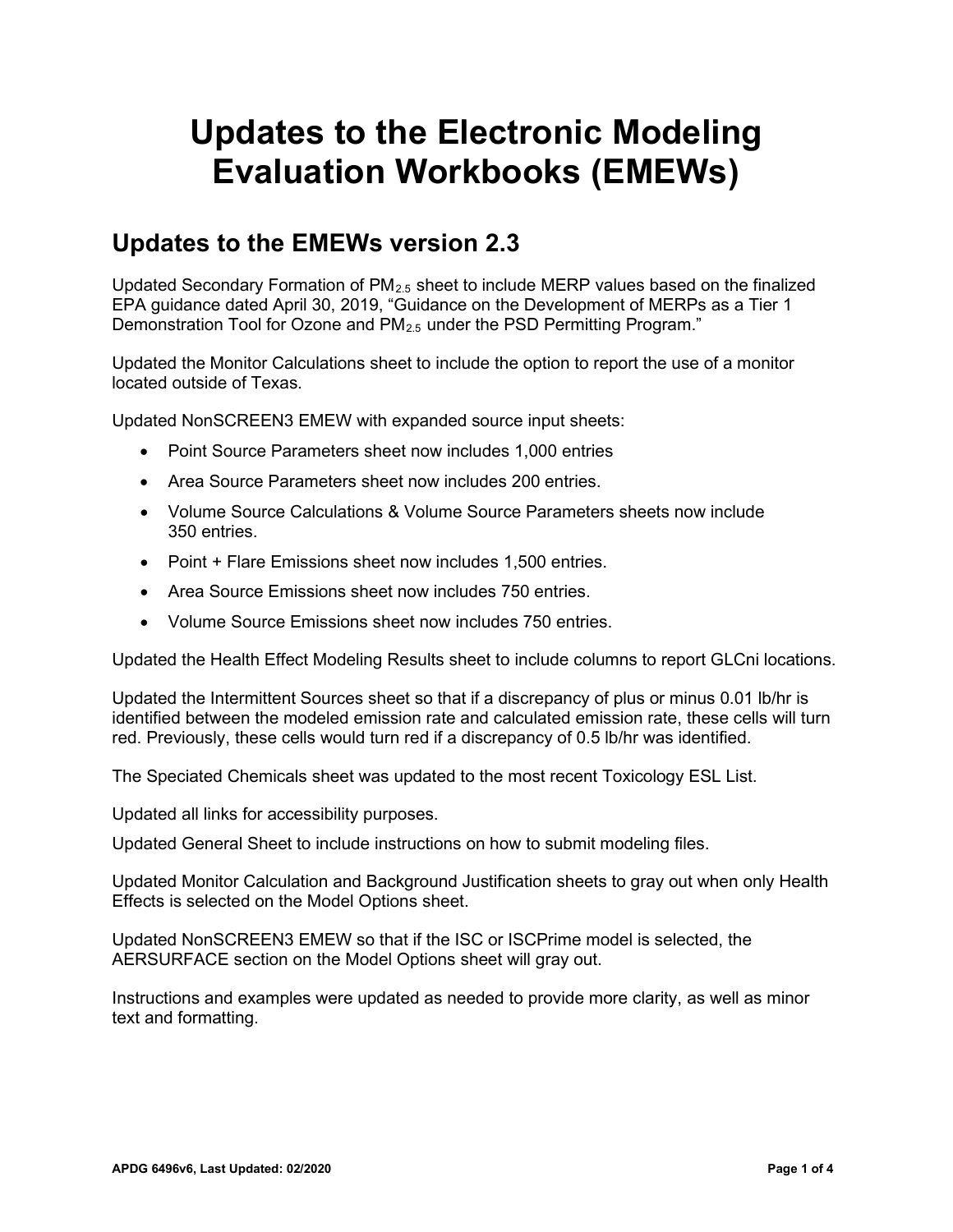## **Updates to the EMEWs version 2.2**

# **Formatting and Wording:**

Updated the naming of the Internal Comments sections to be "Applicant Internal Comments" to be more clear with the intent of these extra columns.

Updated the General sheet to reference the new "Form PI-1 General Application" name instead of the previous name, NSR Application Workbook.

#### **Improvements to the EMEWs:**

The Speciated Chemicals sheet was updated to the most recent Toxicology ESL List.

## **Updates to the EMEWs version 2.1**

# **Formatting and Wording:**

Updated printing requirements to note that printing the EMEW is not required for submitting to the Air Permits Division (APD); however, you may need to print it for sending to the regional offices, local programs, and for public access if notice is required.

Updated the acknowledgement statement to provide clarity that additional attachments can be provided.

Renamed the first sheet of the EMEWs to "General Information" to better align with the NSR Application Workbook naming convention. The table of contents was updated accordingly.

## **Errors/Bugs Fixed:**

The conditional formatting on the NAAQS-SPL Results sheet (NonSCREEN3 EMEW only) was fixed to correctly indicate when the Total GLCmax is over the NAAQS.

#### **Improvements to the EMEWs:**

Added columns to each sheet for the applicant to use for internal notes and/or reviews. The information in this column should be deleted prior to submitting the workbook to APD.

Added an additional box at the bottom of the General Information sheet to allow the applicant to describe any additional attachments being provided that were not already listed.

Expanded several text boxes in the Model Options sheet to allow for more characters.

Updated the  $PM<sub>2.5</sub>$  tables in the Monitor Calculations sheet rounding to better align with the rules in 40 Code of Federal Regulations.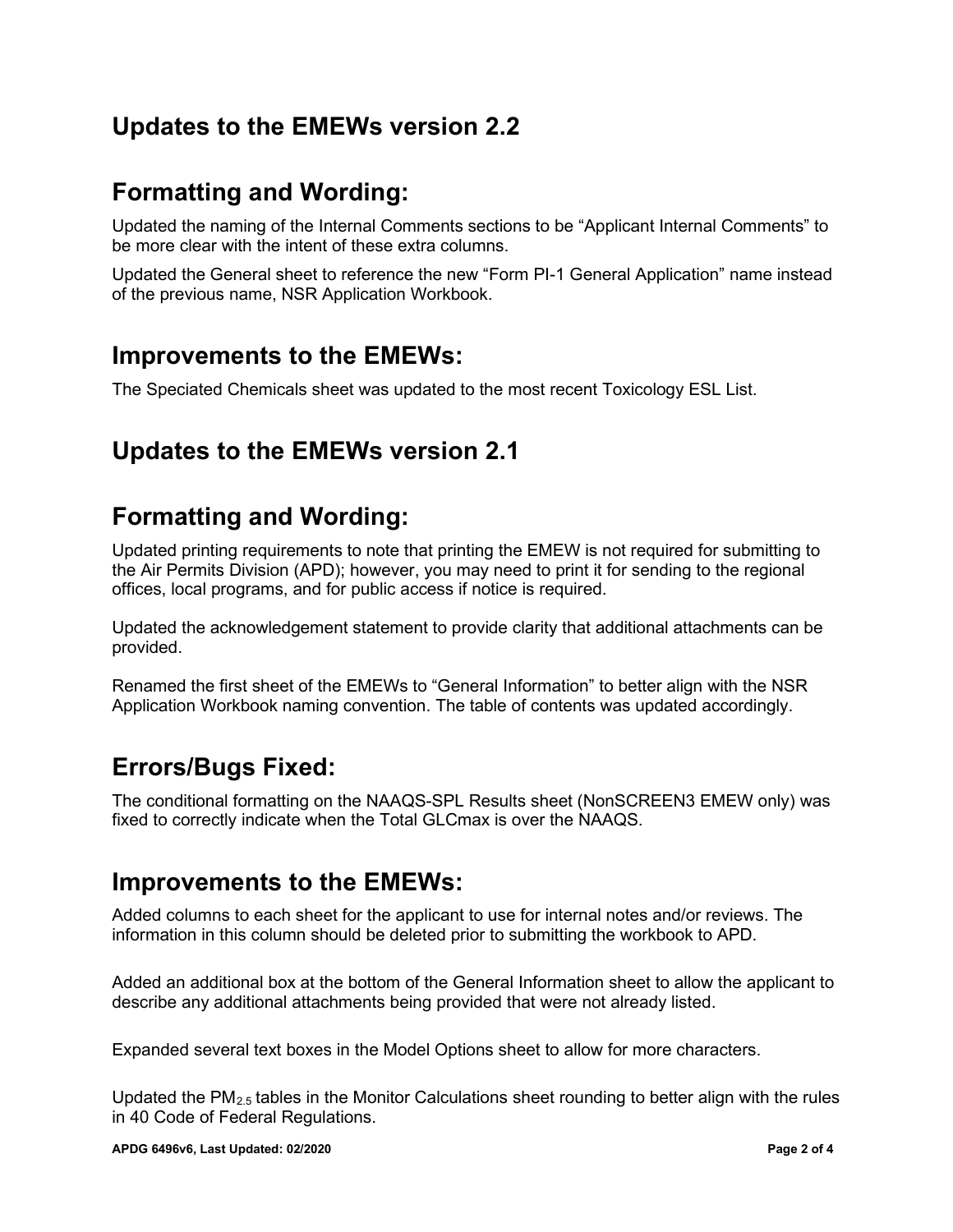Add an extra column to the NonSCREEN3 EMEW Unit Impact Multipliers sheet to allow use of unit impact multipliers in microgram per cubic meter per ton per year ( $\mu$ g/m<sup>3</sup> per tpy).

#### **Updates to the EMEWs version 2.0**

#### **Formatting and Wording:**

Both workbooks were updated for accessibility purposes including, but not limited to the following: Left alignment, consistent font size, and links made to be clickable.

Formatting was updated throughout the workbook by including additional conditional formatting and setting clear character limitations. Instructions and examples were updated as needed to provide more clarity.

The workbook now requires the user to acknowledge that the authorized TCEQ EMEW was used and the workbook was not altered, except for inputting the requested data.

# **Errors/Bugs Fixed:**

Several bug fixes/errors were corrected in the workbooks which include the following:

- Area Source Parameters (EPN and Model ID) were not carrying over to the Area Source Emissions Sheets. This has been corrected.
- In the Volume Source Calculation sheet, the Sigma Z calculation was not correctly applying building data, as applicable. In addition, the Sigma Y calculation for "Multiple Volumes: Separated Volume Sources" option was not calculated appropriately. These have both been updated.
- The release height in the Volume Source Calculation sheet was not carrying over correctly to the Volume Source Parameters sheet. This has been updated.
- The modeled emission rate entered in the Point+Flare Source Emissions, Area Source Emissions, and Volume Source Emissions sheets was not carrying over correctly to the Intermittent Emissions sheet if a source was selected to be intermittent. This has been updated.
- The Speciated Emissions sheet was duplicating Model IDs if a Model ID was entered multiple times for "Health Effect Pollutant." This has been updated so that only one Model ID is carried over regardless how many times it is entered in the Point+Flare Source Emissions, Area Source Emissions, and Volume Source Emissions sheets.

#### **Improvements to the EMEWs:**

- Additional downwash rows were added to the Building Downwash sheets. This allows for more downwash structures to be entered, if needed
- Addition of a new Secondary  $PM_{2.5}$  Calculations sheet. This sheet allows the user to provide the Modeled Emission Rate Precursor (MERPs) justification and calculations directly in the workbooks, eliminating one additional attachment that must be provided.